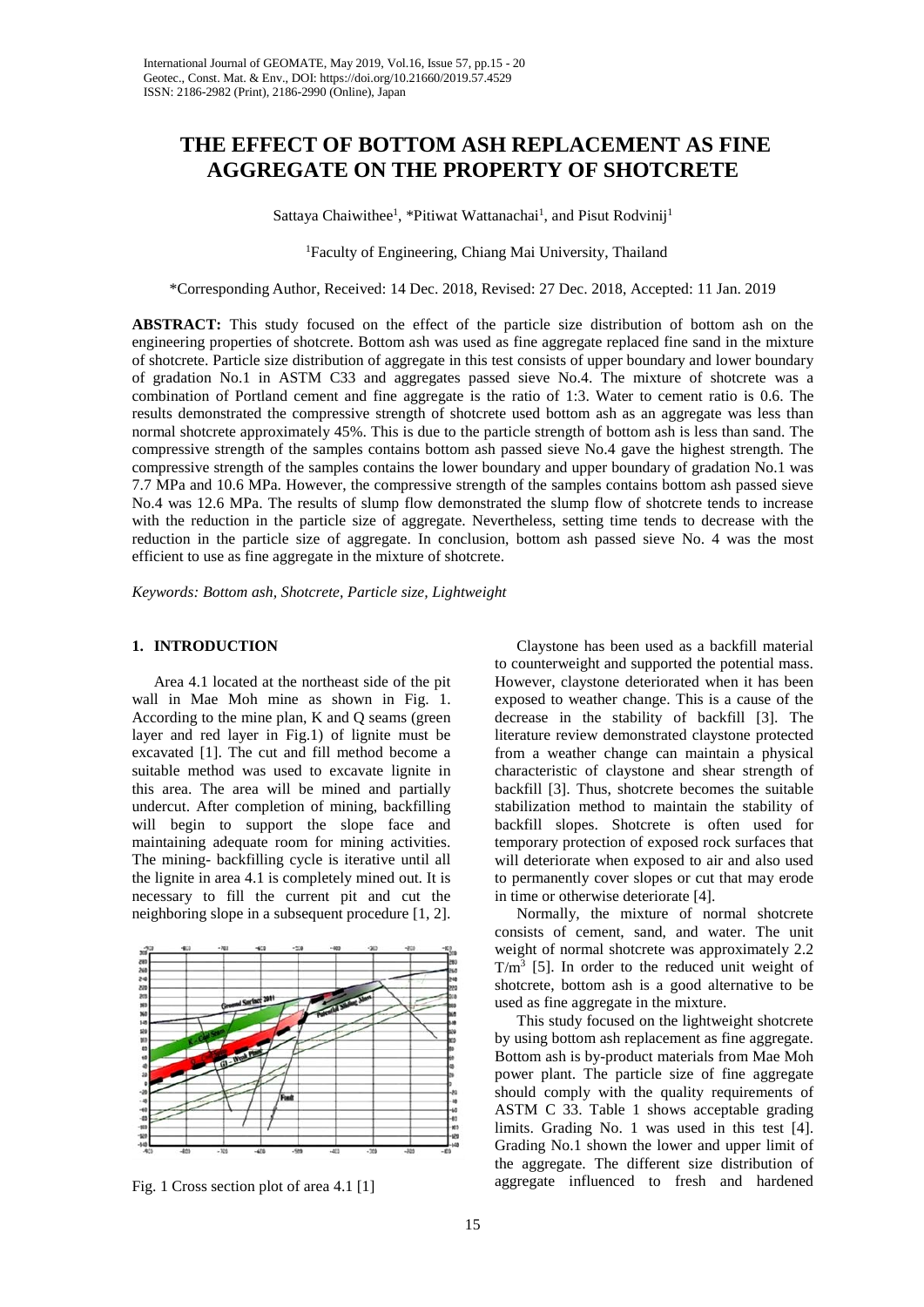properties of shotcrete. Thus, the influence of particle size distribution of fine aggregate can be suggested a lower and upper limit properties of shotcrete.

Table 1 Grading Limits for Aggregate [4]

|                     | Percent by Mass Passing<br><b>Individual Sieves</b> |           |           |
|---------------------|-----------------------------------------------------|-----------|-----------|
| Sieve Size          | Grading                                             | Grading   | Grading   |
|                     | No.1                                                | No.2      | No.3      |
| $\frac{3}{4}$ inch  |                                                     |           | 100       |
| $\frac{1}{2}$ inch  |                                                     | 100       | 80-95     |
| $3/8$ inch          | 100                                                 | $90-100$  | 70-90     |
| $0.19$ inch(No.4)   | 95-100                                              | 70-85     | 50-70     |
| $0.093$ inch(No.8)  | 85-100                                              | 50-70     | $35 - 55$ |
| $0.046$ inch(No.16) | 50-85                                               | $35 - 55$ | 20-40     |
| $0.024$ inch(No.30) | $25-60$                                             | $20 - 35$ | $10-30$   |
| $0.012$ inch(No.50) | $10-30$                                             | $8-20$    | $5 - 17$  |
| 0.006inch(No.100)   | $2 - 10$                                            | $2 - 10$  | $2 - 10$  |

#### **2. BOTTOM ASH**

Bottom ash (BA) is solid waste from the combustion of coal. The annual output of lignite bottom ash in the Mae Moh power plant in the north of Thailand is around 0.8 million tons and is disposed of a landfill near the power plant. Several types of research on the utilization of coal bottom ash for use as cementitious material have been conducted.

The bottom ash has to be ground to increase the pozzolanic activity and used to partially replace Portland cement. The utilization of bottom ash as a cementitious replacement material has not yet been well received as it needs grading and only a partial replacement of cement is possible. Moreover, the bottom ash itself is porous and increase the water requirement of the mix. On the other hand, the grinding of coal bottom ash results in a prolonged setting time and causes a reduction in the workability of the paste. The as-received bottom ash particles were relatively large and very irregular, showing agglomeration of some spherical particles and other fragments with observable pores. The chemical composition of BA was 39.3 % SiO<sub>2</sub>, 21.3% Al<sub>2</sub>O<sub>3</sub>, 13.5% Fe<sub>2</sub>O<sub>3</sub>, 2.1% K2O, 16.5% CaO, 1.0% Na2O and 1.4% loss of ignition [5].

Typically, the bottom ash contains assorted size closer to the sand. The gradation 50-90 percent passing sieve No.4, 10-60 percent passing sieve No. 40 and 0-10 percent passing sieve no.200. The maximum particle size is 19.0-38.1 mm. However, the particle size of bottom ash depends on the source [6]. The density of mortar which replacement of sand with bottom ash can be reduced by approximately  $0.4$  T/m<sup>3</sup>due to a particle of bottom ash has a high porosity [7].

### **3. MATERIALS PREPARATION AND MIX PROPORTION OF SHOTCRETE**

Wet mix shotcrete is predominantly used because of its homogeneity in quality and high work efficiency [8]. The normal mixture proportion of shotcrete consists of sand used as fine aggregate, cement, and water. However, the mixture proportion of lightweight shotcrete consists of bottom ash used as fine aggregate, cement, and water.

Ordinary Portland cement type 1 is used throughout the experiments. Sand is coming from the natural river sand. Bottom ash obtained from a Mae Moh power plant in Lampang province of Thailand. Particle size distribution of sand and bottom ash represented in Fig.2, and Fig.3 respectively. Three different size distribution of aggregate consists of lower boundary, an upper boundary**,** and middle grade was used in this test.



Fig. 2 Particle size distribution of sand



Fig. 3 Particle size distribution of bottom ash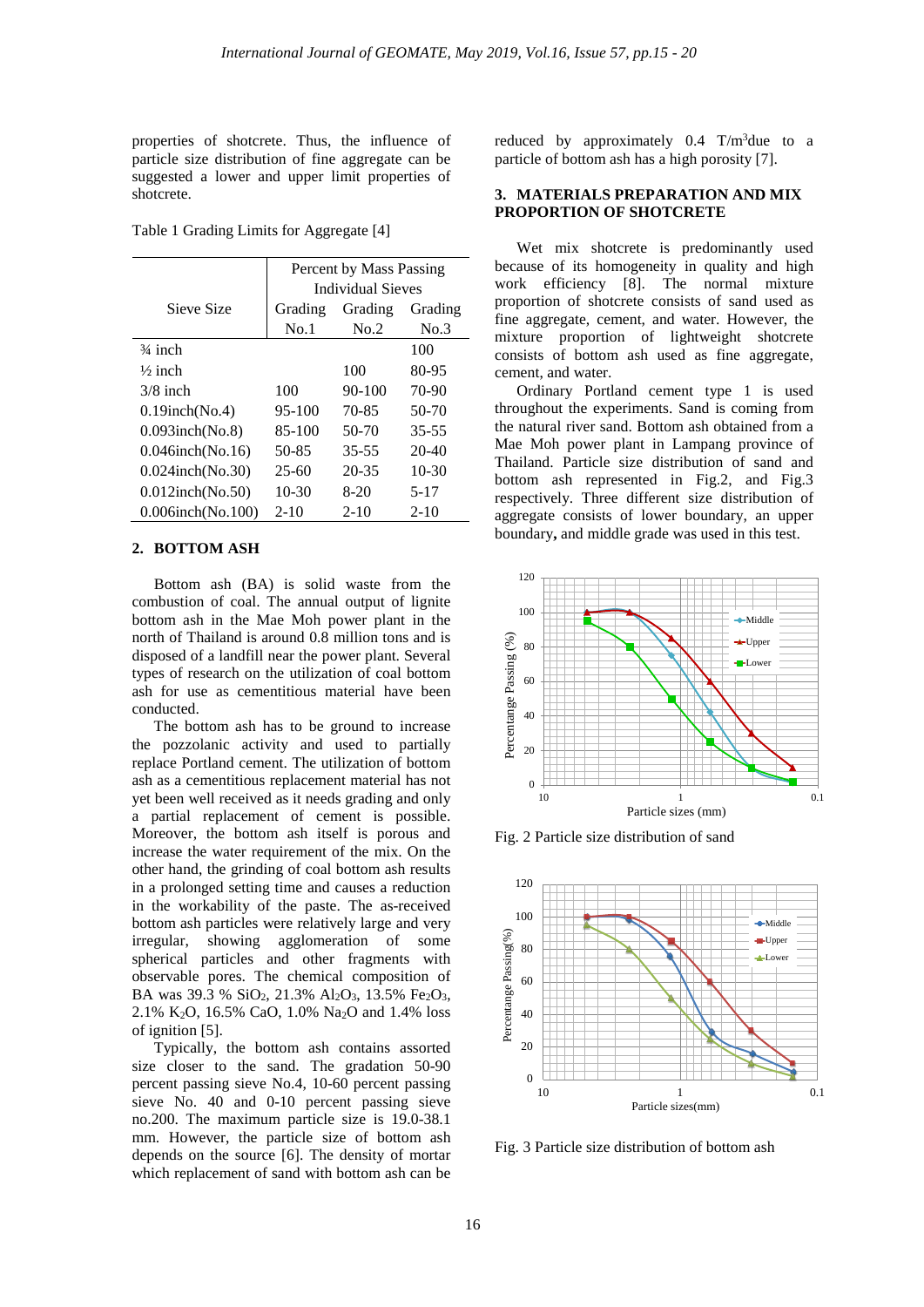The mixture of shotcrete in this study consist of the mixture used sand as fine aggregate and the mixture used bottom ash as fine aggregate. The three different particle size distribution of fine aggregate, according to Fig 3 and Fig 4 were used in the mixture. The mixture of shotcrete was a combination of Portland cement Type 1 and fine aggregate is in a ratio of 1:3 by weight. Water to cement ratio was 0.6.The six mixture of shotcrete shown in Table 2. The samples in the S group presented shotcrete mixed with sand and The samples in B group presented shotcrete mixed with bottom ash.

| Mixture   | W/C | S/C,BA/C | Sand | <b>Bottom</b> |
|-----------|-----|----------|------|---------------|
| code      |     |          | (% ) | Ash $(\%)$    |
| SU        | 0.6 | 3:1      | 100  |               |
| <b>SM</b> | 0.6 | 3:1      | 100  | 0             |
| SL.       | 0.6 | 3:1      | 100  |               |
| <b>BU</b> | 0.6 | 3:1      | 0    | 100           |
| <b>BM</b> | 0.6 | 3:1      |      | 100           |
| BL        | 0.6 | 3:1      |      | 100           |

Table 2 Mix proportion of shotcrete

Note:  $U = Upper, M = Middle, L = Lower$ 

# **4. EXPERIMENTAL PROGRAM**

Shotcrete mixed according to Table 1 used in the test. Fresh and hardened properties have been investigated. Fresh properties evaluation consists of the slump flow test, setting time and sagging and build-up thickness. Hardened properties evaluation consists of compressive strength.

### **4.1 Slump Flow**

This test method is intended to be used to determine the flow of mortars, according to ASTM C 1437. Workability of mortar is its ease of use measured by the flow of the mortar. The flow table and flow mold were used to determine slump flow. The mortar sample if placed on a flow table and dropped 25 times within 15 seconds. As the mortar is dropped, it spreads out on the flow table. Measured the diameter of the mortar along the four lines. The flow is the average of the diameter of mortar on the table.

### **4.2 Setting Time**

This test method is intended to be used to determine the initial setting time of mortar according to ASTM C191. Vicat initial time of setting is calculated as the time elapsed between the initial contact of cement and water and the time when the penetration is at 25 mm. The Vicat final time of setting is calculated as the time elapsed

between initial contact of cement and water and the time when the needle does not sink visibly into a paste.

#### **4.3 Sagging and Build Up Thickness**

This test method is intended to be used to determine the thickness of shotcrete. The build-up test consists of substrates with a build thickness of framework at 300 mm. The surface of substrates was claystone backfill. The trial mixes will be plastered into an incline  $300 \times 300$  mm by hand application to measure the build-up thickness of shotcrete as shown in Fig 4. The inclination angle used in this test was 30, 45, and 60 degrees. The thickness of the samples was 5, 8 and 10 cm. Sagging of shotcrete can be investigated by increasing the thickness of shotcrete.



Fig. 4 Sagging and Build-up thickness of shotcrete

#### **4.4 Compressive Strength**

This test method is intended to be used to determine the compressive strength of mortar according to ASTM C109. The specimen for each mixture cast in the mold of mortar at 50×50×50 mm cube specimens. Make three specimens of mortar for each period of test or test age. The specimens were cured in the water after the mortar hardened. Test the specimens immediately after their removal from storage water after 3, 7, 14, 28 and 56 days. The Universal testing machine was used to determine compressive strength

### **5. FRESH PROPERTIES OF SHOTCRETE**

The fresh properties of shotcrete consist of slump flow, setting time and sagging and build up thickness have been investigated. The samples mixed according to Table 1 was used in the test. This section presented the workability of shotcrete. All tests are done in accordance with the American of Testing and Materials standard (ASTM).

# **5.1 Results of Slump Flow**

The requirement for the slump flow of shotcrete should be  $225 \pm 10\%$  mm[8]. The test results of slump flow shown in Table 3 and Fig. 5.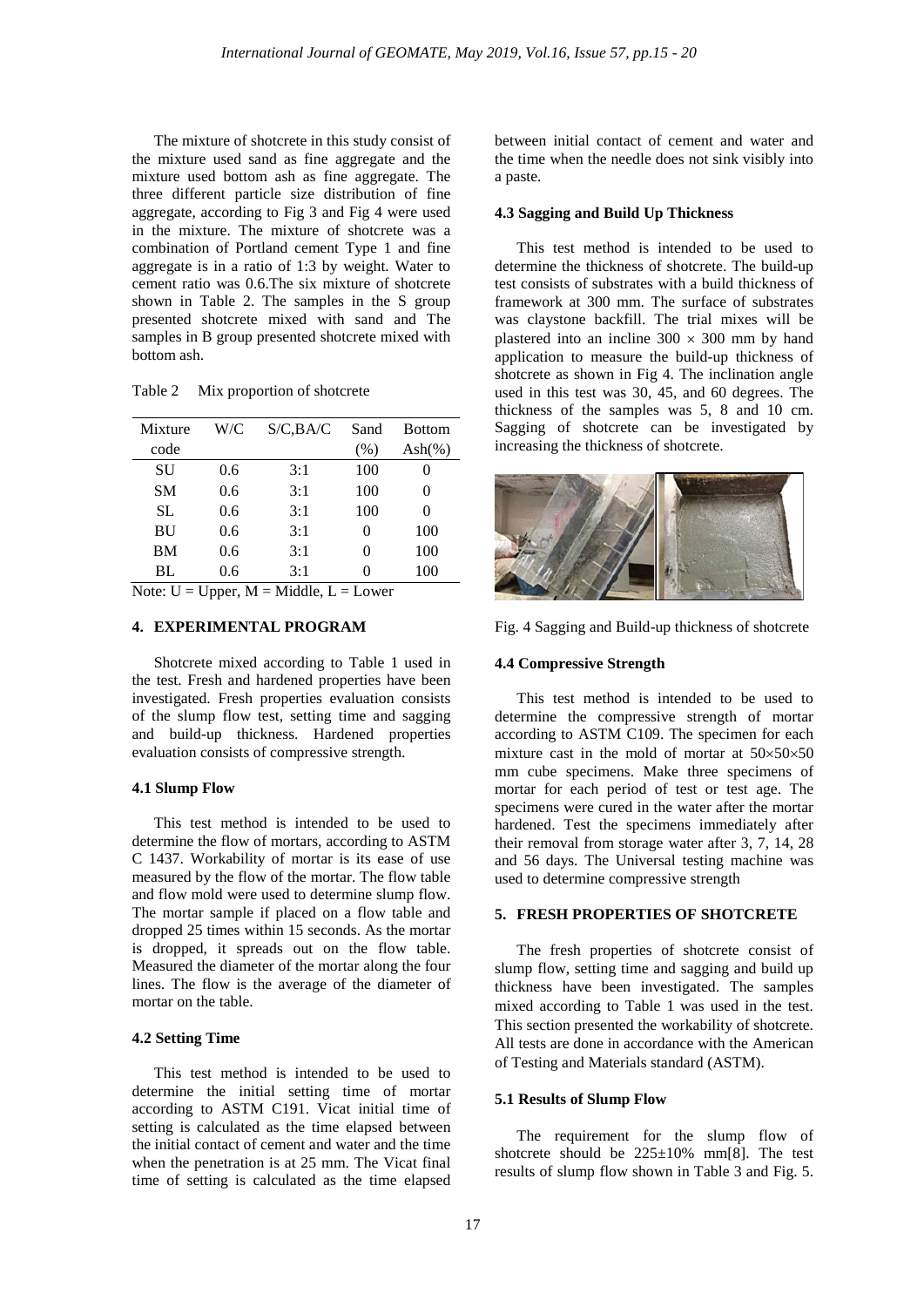The results demonstrated the slump flow of shotcrete used sand as a fine aggregate was between 20.0-21.0 cm. However, the slump flow of shotcrete used bottom ash as a fine aggregate was between 19.2 -20.6 cm. The results showed shotcrete mixed with aggregate at the middle size gave the highest value of slump flow. Moreover, the slump flow of BL was less than the requirement. This is due to the particle size of BL is large and bottom ash has a high porosity and high water absorption [6].

Table 3 Results of flowability

| Mixture code | Slump Flow (cm) |
|--------------|-----------------|
| SU           | 21              |
| <b>SM</b>    | 20.5            |
| <b>SL</b>    | 20.0            |
| BU           | 20.6            |
| BM           | 20.4            |
| BL           | 19.2            |



Fig. 5 Slump flow of shotcrete for each mixture**.**

#### **5.2 Results of Setting Time**

The setting time of shotcrete for each mixture presented in Table 4 and Fig. 6. The result showed the setting time of shotcrete was longer with the increased in the particle size of aggregate.

Table 4 Setting time of shotcrete for each mixture

| Mixture   | Initial setting | Final setting |
|-----------|-----------------|---------------|
| code      | time (minute)   | time (minute) |
| SU        | 142             | 225           |
| <b>SM</b> | 150             | 225           |
| SL.       | 162             | 270           |
| <b>BU</b> | 140             | 210           |
| <b>BM</b> | 151             | 225           |
| BL.       | 156             | 270           |

The initial setting time of SL was longer than SM and SU approximately 8 and 20 minutes, respectively. The final setting time of SU and SM was shorter than SL approximately 45 minute. The initial setting time of BL was longer than BM and BU approximately 5 and 16 minutes, respectively. Moreover, the final setting time of BL was longer than BU and BM approximately 60 minute and 45 minutes, respectively.



Fig. 6 Initial and final setting time of shotcrete for each mixture.

#### **5.3 Results of Sagging and Built-Up a Thickness**

Sagging and built-up thickness test was conducted on SM and BM samples. The trial mixes will be plastered on an inclined box by hand application. The inclination angle was 30, 45 and 60 degrees at the thickness 5, 8 and 10 cm. The results of sagging built-up thickness for shotcrete with different thickness and inclination angle presented in Fig 7.



Fig. 7 Sagging and Built up the thickness of SM and BM

The results shown sagging of SM was higher than BM at the same thickness and inclination angle. This is due to the unit weight of SM was more than BM. The unit weight of SM was approximately  $2.15$  g/cm<sup>3</sup>. However, the unit weight of BM was 1.70 g/cm<sup>3</sup>. SM samples showed the highest sagging at 10 cm of thickness and the inclination angle at 60 degrees. Sagging of SM samples was approximately 10 cm. The inclination angle at 45 degrees and a thickness at 8 cm, the results showed BM samples were not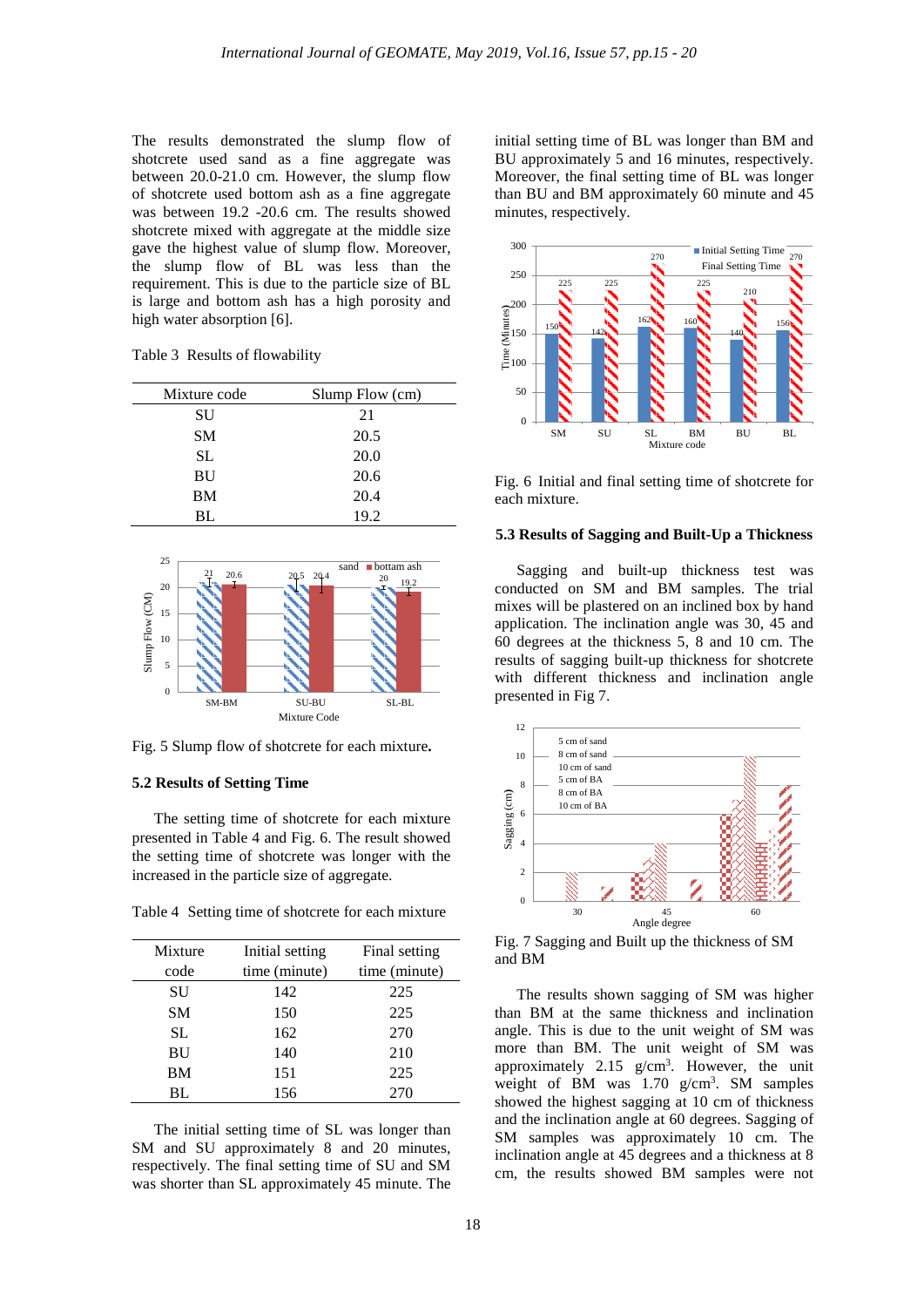sagging. However, SM samples were sagging approximately 3 cm.

# **6. HARDENED PROPERTIES OF SHOTCRETE**

This section presented the hardened properties of shotcrete. The hardened properties investigated by compressive strength test. All tests are done in accordance with the American of Testing and Materials standard (ASTM).

### **6.1 Results of Unit Weight**



Fig. 8 Unit weight of various shotcrete mixture

The result showed the reduction in the unit weight of shotcrete used bottom ash as a fine aggregate was approximately 20% of shotcrete used sand as a fine aggregate. This is due to the unit weight of bottom ash was lower and bottom ash has high porosity. However, the different particle size distribution of aggregate slightly affects to unit weight as presented in Fig. 8.

### **6.2 Results of Compressive Strength**

The compressive strength of shotcrete for each mixture presented in Fig.9. The results obtained from the compressive strength of shotcrete at the curing time 3, 7, 14, 28, 56 days presented in this section. Each reported value is the average of three cube specimens.

The result shown compressive strength of SU, SM and SL were slightly different in 7 days. The compressive strength of SL gave the highest at 56 days. However, the lowest compressive strength demonstrated in SU samples. At 56 days, the compressive strength of SL was higher than SU and SM approximately 12 and 21 MPa, respectively. This is due to the large particle size of sand, contain in SL samples.

The compressive strength of shotcrete mixed with bottom ash was slightly different. The results shown the compressive strength of BU, BM and BL tend to similar. The compressive strength of BU was higher than BM and BL, respectively at

56 days. This is due to BL contain a large particle size of bottom ash. The particle of them are weak and high porosity [6]. Thus, the compressive strength tends to decrease with the increase in the particle size of bottom ash. Moreover, the compressive strength of BM was less than SM approximately 25 MPa. This is due to a particle strength of bottom ash was weaker than sand.



Fig. 9 Compressive strength of a various shotcrete mixture

# **7. CONCLUSION**

Based on the results obtained from experimental in this study, it can be concluded that:

1. The mixture of shotcrete used bottom ash as a fine aggregate can be reduced the unit weight by approximately 20% of normal shotcrete.

2. The slump flow of shotcrete used bottom ash as a fine aggregate was less than shotcrete used sand as a fine aggregate. Shotcrete mixed with a middle size of aggregate gave the highest slump flow value.

3. Sagging of shotcrete used bottom ash as a fine aggregate was less than the normal shotcrete at the same thickness and inclination angle.

4. The compressive strength of shotcrete mixed with bottom aggregate was less than shotcrete mixed with sand. The middle particle size of bottom ash in the mixture gave the highest strength for shotcrete used bottom ash as fine aggregate. The compressive strength of BM was approximately 13 MPa at curing time 56 days.

## **8. ACKNOWLEDGMENTS**

The research work is done during the study at Chiang Mai University, and also express an appreciation to the Graduate School, Chiang Mai University for the financial support.